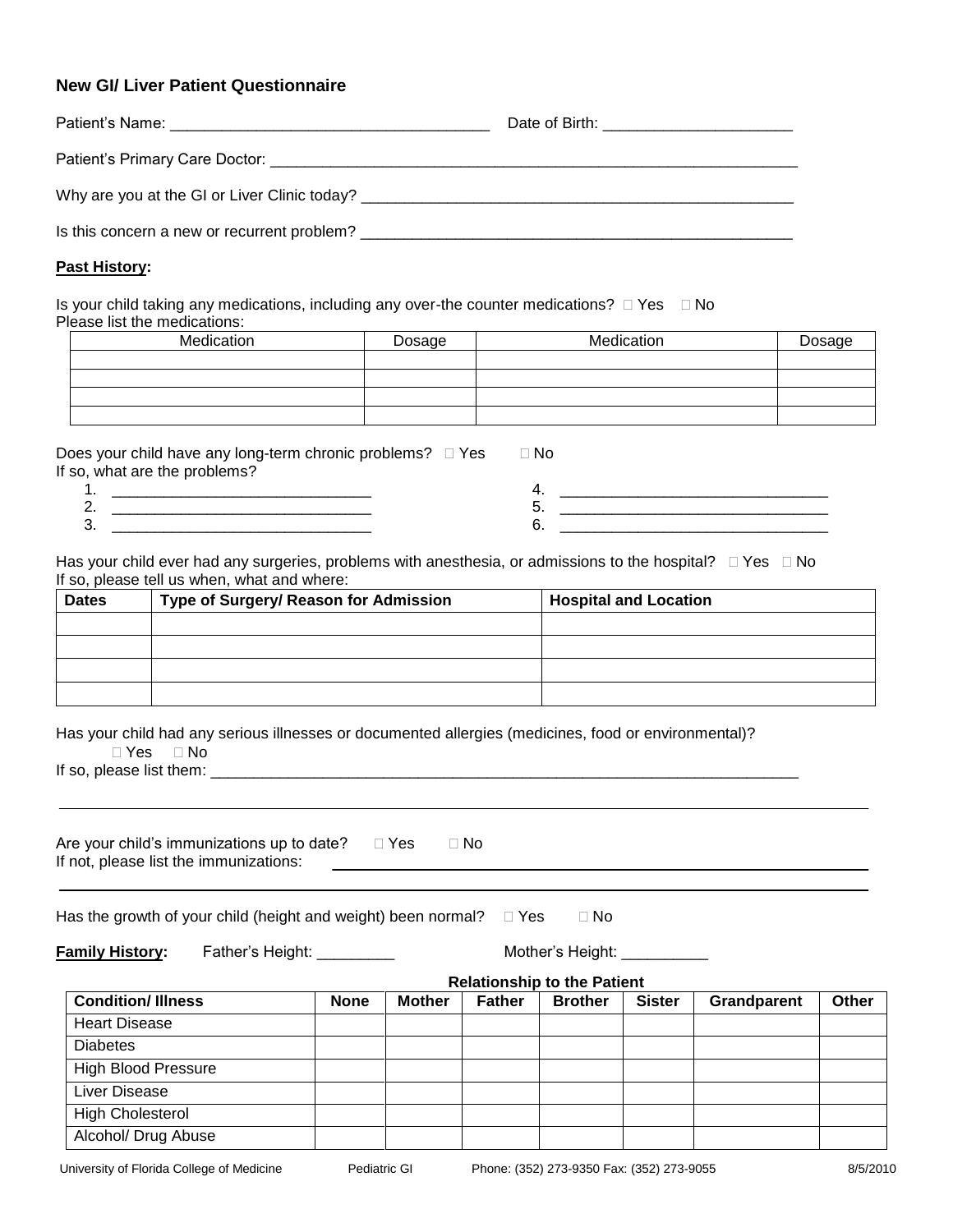| Patient Name: ___           |             | MR#           |               |                |               |             |       |  |
|-----------------------------|-------------|---------------|---------------|----------------|---------------|-------------|-------|--|
| <b>Condition/Illness</b>    | <b>None</b> | <b>Mother</b> | <b>Father</b> | <b>Brother</b> | <b>Sister</b> | Grandparent | Other |  |
| GER (Reflux)                |             |               |               |                |               |             |       |  |
| <b>Mental Illness</b>       |             |               |               |                |               |             |       |  |
| Seizures                    |             |               |               |                |               |             |       |  |
| Colon/ Rectal Cancer        |             |               |               |                |               |             |       |  |
| Colon Polyps                |             |               |               |                |               |             |       |  |
| Crohn's Disease             |             |               |               |                |               |             |       |  |
| <b>Ulcerative Colitis</b>   |             |               |               |                |               |             |       |  |
| <b>Gall Bladder Disease</b> |             |               |               |                |               |             |       |  |
| Constipation                |             |               |               |                |               |             |       |  |
| <b>Ulcers</b>               |             |               |               |                |               |             |       |  |
| Anemia                      |             |               |               |                |               |             |       |  |
| <b>Bleeding Problems</b>    |             |               |               |                |               |             |       |  |
| Irritable Bowel Syndrome    |             |               |               |                |               |             |       |  |
| <b>Breathing Problems</b>   |             |               |               |                |               |             |       |  |
| Other                       |             |               |               |                |               |             |       |  |

#### **Social History:**

| Who does the child live with? (Check all that apply) $\Box$ Mother $\Box$ Father $\Box$ Grandparent(s) $\Box$ Other |            |
|---------------------------------------------------------------------------------------------------------------------|------------|
| What type of water do they drink? $\Box$ Well $\Box$ City<br>Is your child exposed to smoke? □ Yes                  | $\Box$ No  |
|                                                                                                                     |            |
|                                                                                                                     |            |
| Do the symptoms cause school absences? $\Box$ Yes $\Box$ No                                                         |            |
| Does your child exercise? $\Box$ Yes $\Box$ No What type?                                                           | How often? |
|                                                                                                                     |            |

## **Diet History:**

Please describe a typical daily diet (with approximate amounts):

- Breakfast:
- Lunch:
- Dinner:
- Snacks:

What type of liquids does your child drink?

|  | □ Milk _____ oz Please check all that apply: □ Whole □ 2% □ 1% □ Fat Free □ Soy □ Other |  |  |  |  |
|--|-----------------------------------------------------------------------------------------|--|--|--|--|
|  |                                                                                         |  |  |  |  |
|  | □ Water _____ oz    □ Soda ____ cans    □ Juice ____ oz    □ Tea/ Coffee ____ oz        |  |  |  |  |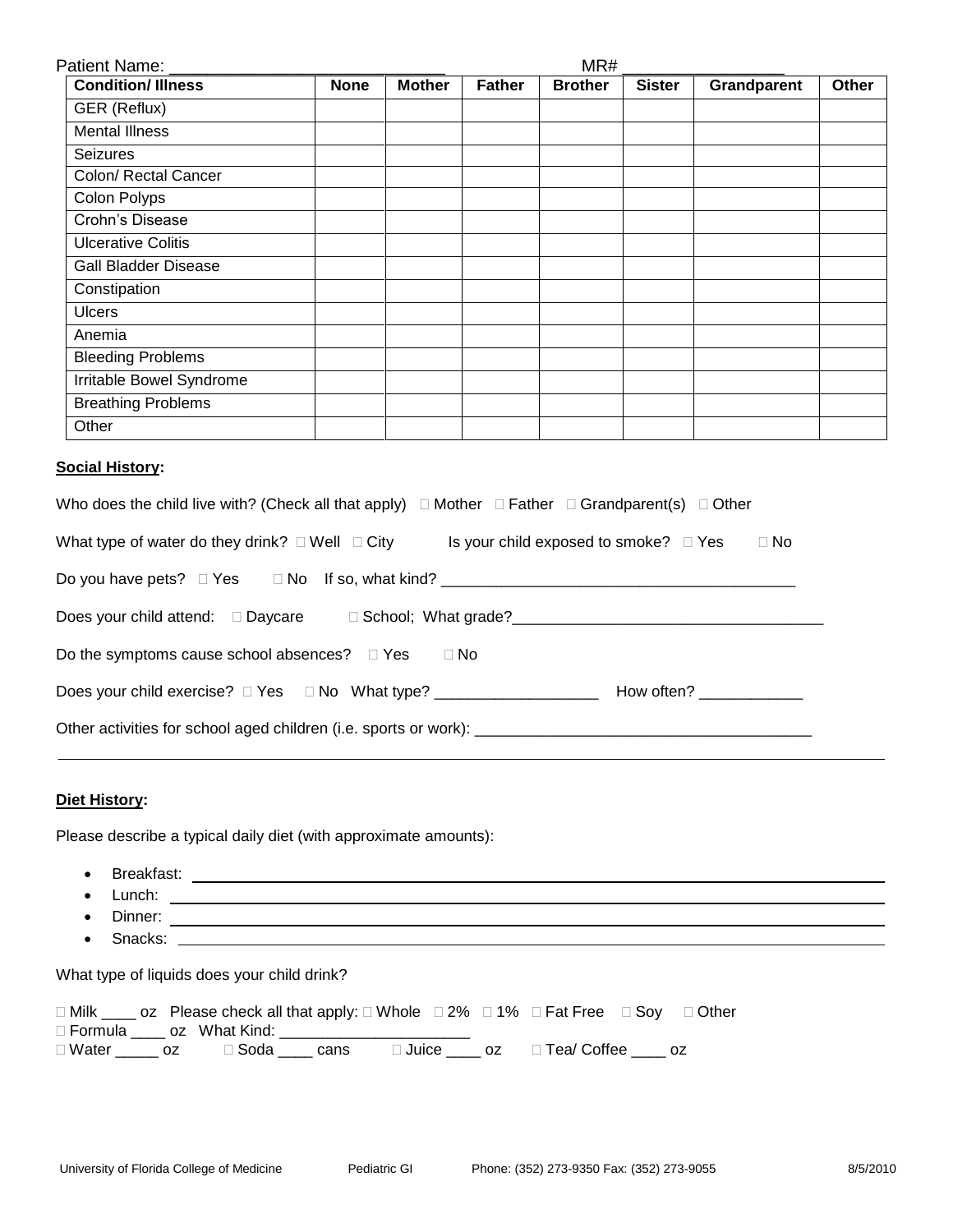| <b>Birth Information:</b>                                        |                                                                                                                |
|------------------------------------------------------------------|----------------------------------------------------------------------------------------------------------------|
|                                                                  | Was your child born full term? $\square$ Yes $\square$ No If no, how many weeks premature? ___________________ |
| Birth Length: ___________                                        | Birth Weight: ___________                                                                                      |
| Were there any complications during the pregnancy? $\square$ Yes | $\Box$ No                                                                                                      |
|                                                                  | Did your child stay in the Special Care Nursery (NICU) for any reason? $\square$ Yes<br>$\Box$ No              |

# **Developmental History:**

Has your child met his/ her developmental milestones on time (i.e., for infants: rolling- over, sitting alone, walking)?  $\Box$  Yes  $\Box$  No

\_\_\_\_\_\_\_\_\_\_\_\_\_\_\_\_\_\_\_\_\_\_\_\_\_\_\_\_\_\_\_\_\_\_\_\_\_\_\_\_\_\_\_\_\_\_\_\_\_\_\_\_\_\_\_\_\_\_\_\_\_\_\_\_\_\_\_\_\_\_\_\_\_\_\_\_\_\_\_\_\_\_\_\_\_\_\_\_

If no, please explain: \_\_\_\_\_\_\_\_\_\_\_\_\_\_\_\_\_\_\_\_\_\_\_\_\_\_\_\_\_\_\_\_\_\_\_\_\_\_\_\_\_\_\_\_\_\_\_\_\_\_\_\_\_\_\_\_\_\_\_\_\_\_\_\_\_\_\_\_\_\_\_

## **Review of Systems:**

| General                     | <b>Yes</b> | <b>No</b> | If yes, please explain and give the date symptoms first started |
|-----------------------------|------------|-----------|-----------------------------------------------------------------|
| Fever or Chills             |            |           |                                                                 |
| <b>Sweats</b>               |            |           |                                                                 |
| Weight Change               |            |           |                                                                 |
| Vision Changes              |            |           |                                                                 |
| Eyes, Ears Nose, Throat     |            |           |                                                                 |
| <b>Nose Bleeds</b>          |            |           |                                                                 |
| <b>Problems Swallowing</b>  |            |           |                                                                 |
| Lesions in Mouth            |            |           |                                                                 |
| Sore Throat                 |            |           |                                                                 |
| Eye Pain                    |            |           |                                                                 |
| Hoarseness                  |            |           |                                                                 |
| <b>Yellow Eyes</b>          |            |           |                                                                 |
| Cardiovascular              |            |           |                                                                 |
| <b>Heart Murmur</b>         |            |           |                                                                 |
| <b>Fast Heart Beat</b>      |            |           |                                                                 |
| <b>Chest Pain</b>           |            |           |                                                                 |
| <b>High Blood Pressure</b>  |            |           |                                                                 |
| <b>Heart Skipping Beats</b> |            |           |                                                                 |
| <b>Respiratory</b>          |            |           |                                                                 |
| Wheezing                    |            |           |                                                                 |
| Shortness of Breath         |            |           |                                                                 |
| Cough                       |            |           |                                                                 |
| Asthma                      |            |           |                                                                 |
| Choking                     |            |           |                                                                 |
| Cyanosis                    |            |           |                                                                 |
| <b>Gastrointestinal</b>     |            |           |                                                                 |
| Abdominal pain              |            |           |                                                                 |
| Constipation                |            |           |                                                                 |
| Diarrhea                    |            |           |                                                                 |
| Nausea or Vomiting          |            |           |                                                                 |
| Reflux (Heartburn)          |            |           |                                                                 |